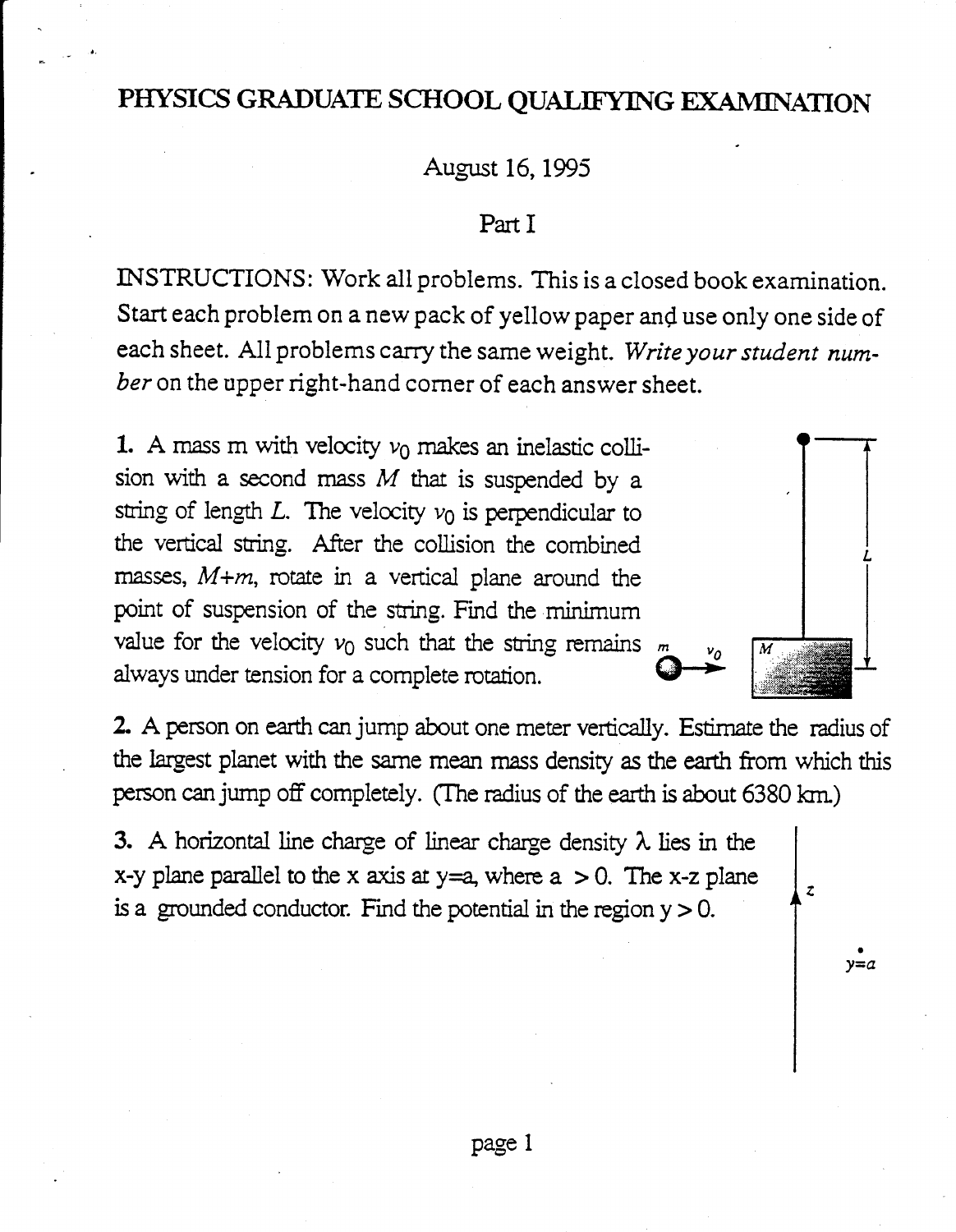4. The figure below represents a section of a capacitor whose retangular plates are inclined at an angle  $\phi$ . The plates are of length L, perpendicular to this section. Assume that the plates are in vacuum, and that the electric field lines are arcs of circles.



Neglect fringing effects, and determine the capacitance.

5. The energy difference between the  $l = 1$  and  $l = 0$  rotational states of the H<sub>2</sub> molecule is  $1.0 \times 10^{-2}$ eV. Derive an expression for the distance, a, between the two protons in H<sub>2</sub> in terms of the mass of the proton  $m_p$  ( $\hbar c = 197$  eV-nm and  $m_p = 938$  Mev/c<sup>2</sup>).

6. <sup>61</sup>Cu is a radionuclide with a half-life  $t_{1/2} = 3.4$  hrs. It can be produced by a cyclotron via the nuclear reaction <sup>61</sup>Ni(d,2n)<sup>61</sup>Cu at a rate R = 5x10<sup>8</sup> atoms/sec,  $6\bar{1}$ Ni is stable.

Find the specific activity (# disintegrations/sec of <sup>61</sup>Cu after 1 hr, 5 hr, and 20 hr of continuous bombardment. (Assume the initial concentration of  ${}^{61}Cu$  in the target is zero).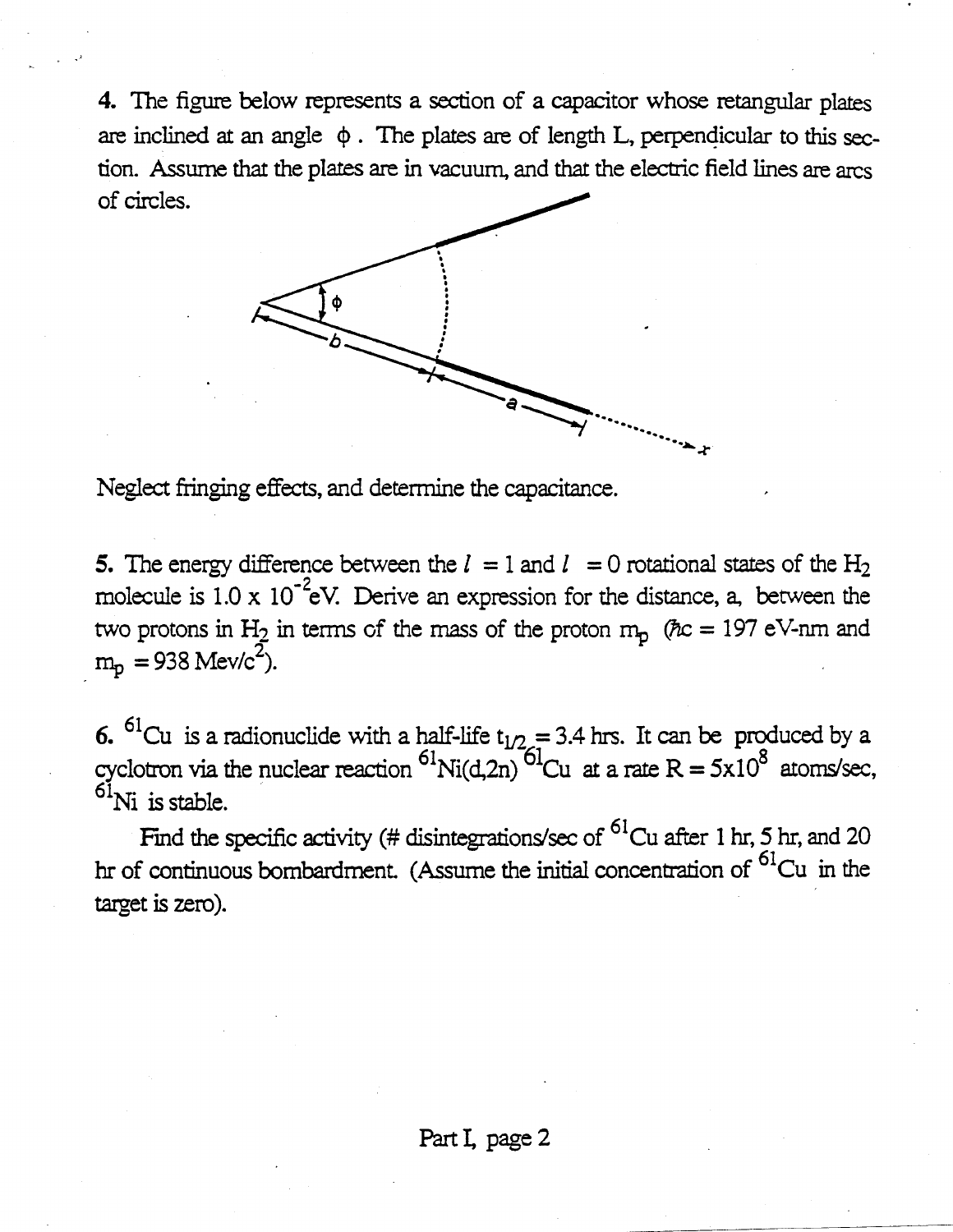7. A particle of mass m and charge -O is constrained to move along the axis of a thin stationary ring of radius R tha carries a uniformly distributed charge +Q.

- (a) Find the frequency of the small amplitude oscillations of the particle when it is near the center of the ring.
- (b) How much kinetic energy must be imparted to the particle when it is stationary at the middle of the ring for it to escape along the axis?



8. In the Hall effect, a thin slab of metal carries a current density  $J_x$  along one axis. An external magnetic field  $H_z$  is oriented normal to the face of the slab. Under steady-state, what is the magnitude of the transverse electric field  $E_y$  that is developed between opposite sides of the slab. State the answer in terms of the electron density n.

### Part I, page 3

 $\lambda$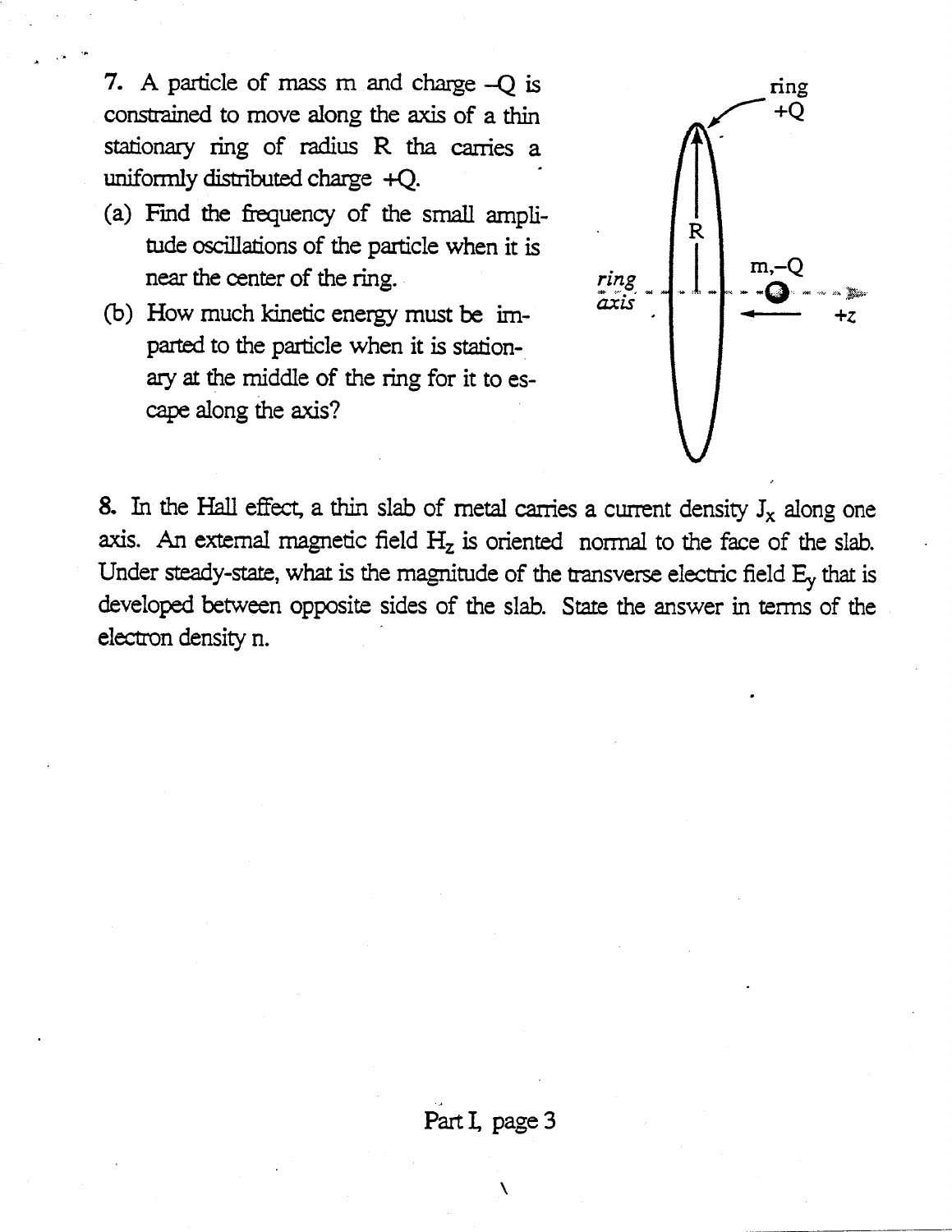# PHYSICS GRADUATE SCHOOL QUALIFYING EXAMINATION

August 17, 1995

## Part  $\Pi$

INSTRUCTIONS: Work all problems. This is a closed book examination. Start each problem on a new pack of yellow paper and use only one side of each sheet. All problems carry the same weight. Write your student numher on the upper right-hand corner of each answer sheet.

1. A disk of mass M and radius R is suspended on an axis, A, perpendicular to its circular surfaces. Axis A lies on the perimeter of the disk The disk oscillates about that axis in small amplitude simple harmonic motion at frequency v. There is a second axis, B, parallel to this one, for which the frequency has the same value. Find the frequency,  $v$ , and the position of the second axis.



2. A comet approaches the sun from infinity with an initial velocity  $v_0$ . The mass of the sun is  $M_{\odot}$  and its radius is  $R_{\odot}$ . Find the largest impact parameter, b, for which the comet will strike the sun. Take the sun to be at rest and ignore any other bodies.

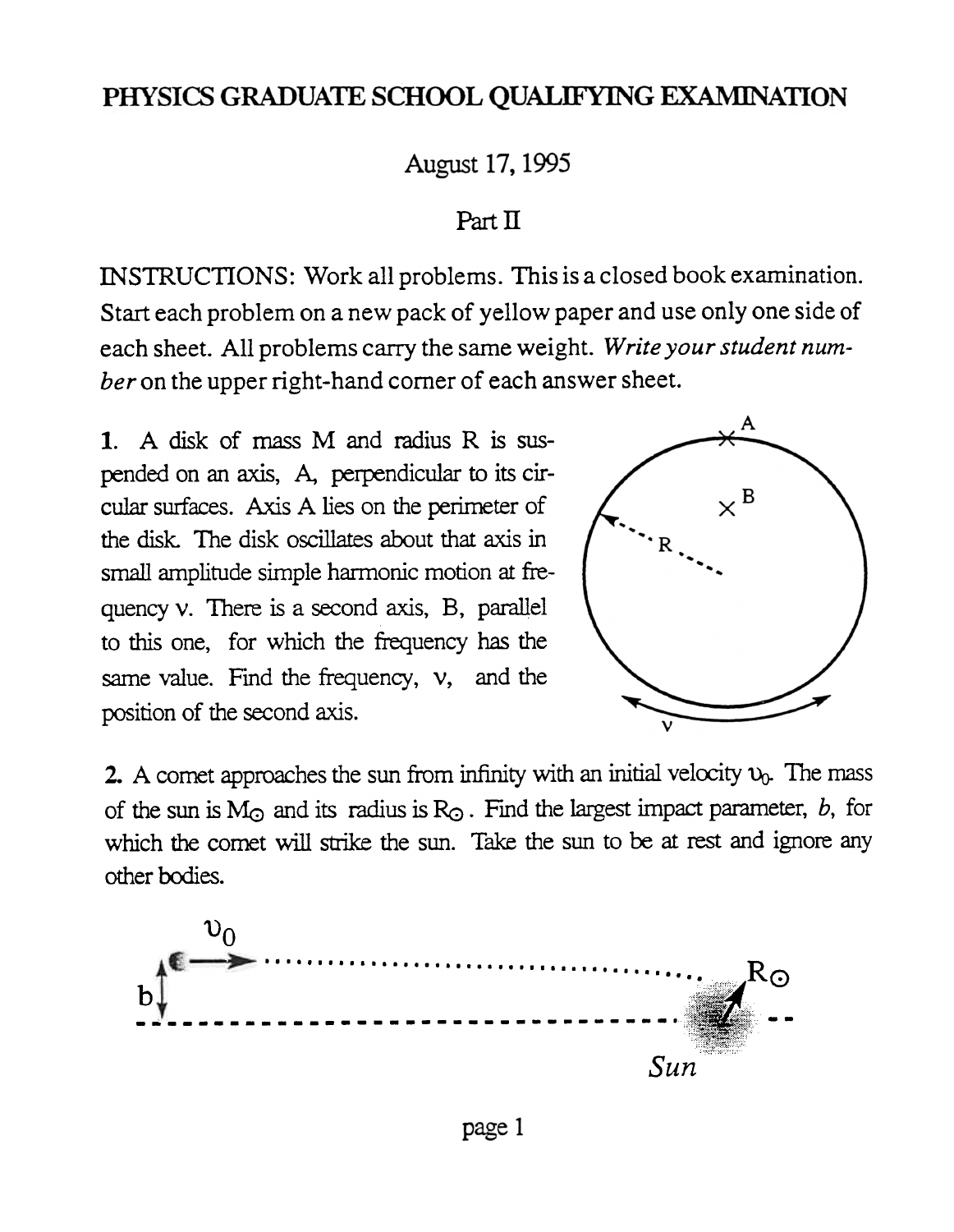3. A long, massless, insulating cylindrical shell of radius a has a surface charge density of  $\sigma$ coulombs per unit area.

- (a) If the cylinder rotates at an angular frequency  $\omega$  about the center axis, what is the magnetic induction field B inside the cylinder?
- (b) If the cylinder undergoes a constant angular acceleration so that  $\omega = \dot{\omega}$  t, what is the electric field E inside the cylindrical shell?
- ( c) \Vhat is the torque per unit length of the cylinder necessary to produce the angular  $acceleration  $\dot{\omega}$ ? (Assume that the mass of$ the shell is zero.)



- 4. At time  $t = 0$  a charge distribution  $\rho(r)$  exists within an idealized homogeneous conductor whose permitivity  $\varepsilon$  and conductivity  $\sigma$  are constants. Obtain  $\rho(r,t)$  for subsequent times.
- 5. (a) Derive an expression for the first Oowest energy) Bohr orbit of a negative muon (mass is 207 electron masses) around a nucleus with Z protons.
	- (b) Assume that a nucleus has equal numbers of protons and neutrons. Derive an expression for the value of  $Z$  for which the first Bohr orbit is equal to the nuclear radius.